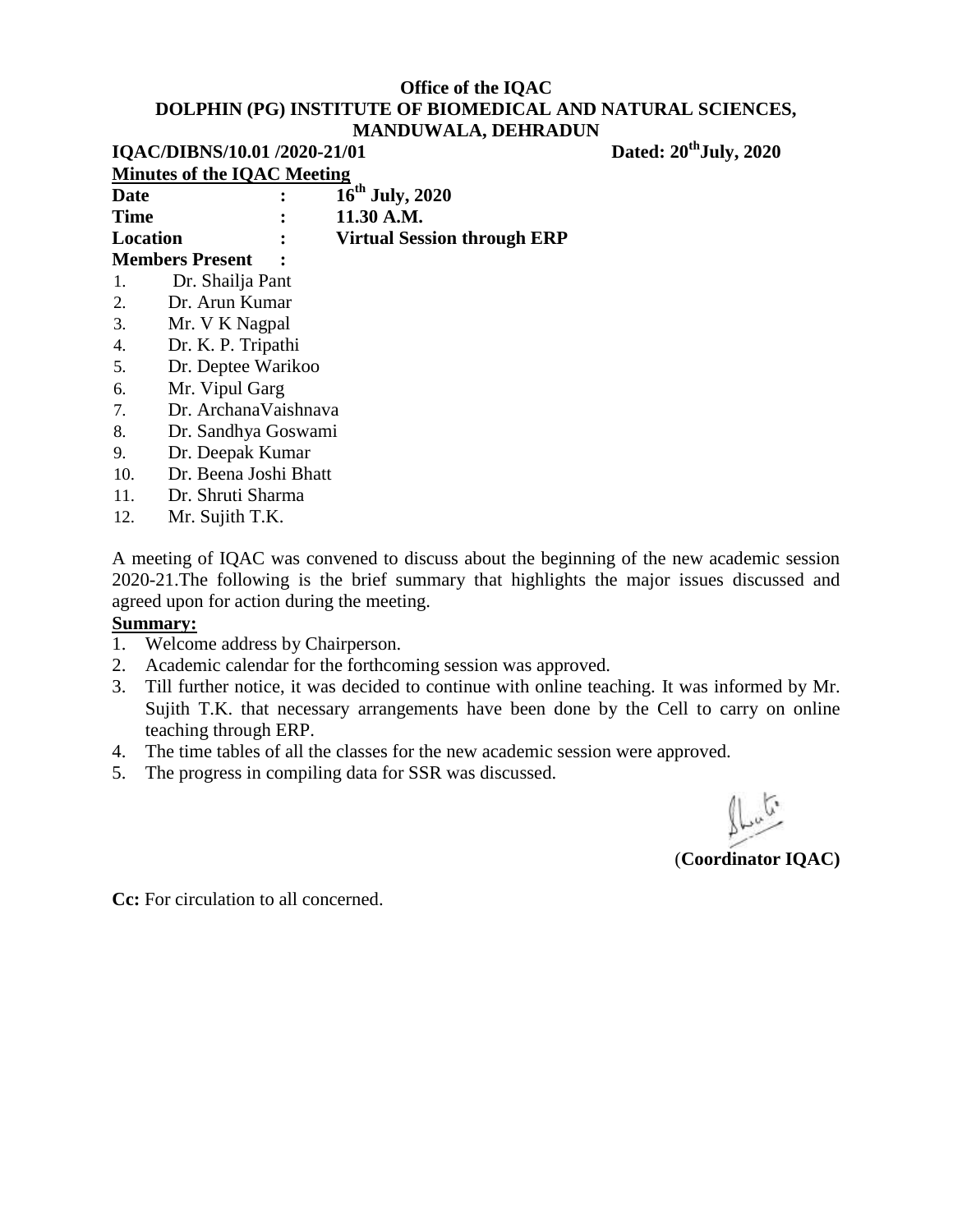**IQAC/DIBNS/10.01 /2020-21/02** Dated: 18<sup>th</sup> Dec., 2020

**Minutes of the IQAC Meeting**

| Date                   | $\mathbf{L}$ | $15^{th}$ Dec., 2020             |
|------------------------|--------------|----------------------------------|
| Time                   |              | 11.30 A.M.                       |
| Location               |              | <b>DIBNS Old Conference Hall</b> |
| <b>Members Present</b> |              |                                  |
| 1. Dr. Shailja Pant    |              |                                  |
|                        |              |                                  |

- 2. Dr. Arun Kumar
- 3. Dr. O.P. Sati
- 4. Mr. Sunil Kaul
- 5. Mr. V K Nagpal
- 6. Mr. Sudhir Bharti
- 7. Dr. K.P. Tripathi
- 8. Mr. Vipul Garg
- 9. Dr. ArchanaVaishnava
- 10. Dr. Sandhya Goswami
- 11. Dr. Deepak Kumar
- 12. Dr. Beena Joshi Bhatt
- 13. Dr. Shruti Sharma
- 14. Dr. Sandeep Ahuja
- 15. Dr. Deptee Warikoo
- 16. Mr. PradeepYadav
- 17. Mr. Sujith TK

A meeting of IQAC was convened to discuss about the running of the current semester. The following is the brief summary that highlights the major issues discussed and agreed upon for action during the meeting.

#### **Summary:**

- 1. Welcome address by Chairperson.
- 2. The progress in compiling data for SSR was discussed. As faculty has started coming to the college, it was decided that core committee would complete all work related to it by mid Feb. so that SSR could be submitted by mid March.
- 3. Distribution of mentees was discussed.

 $\mathbb{L}^{\mathfrak{c}}$ 

(**Coordinator IQAC)**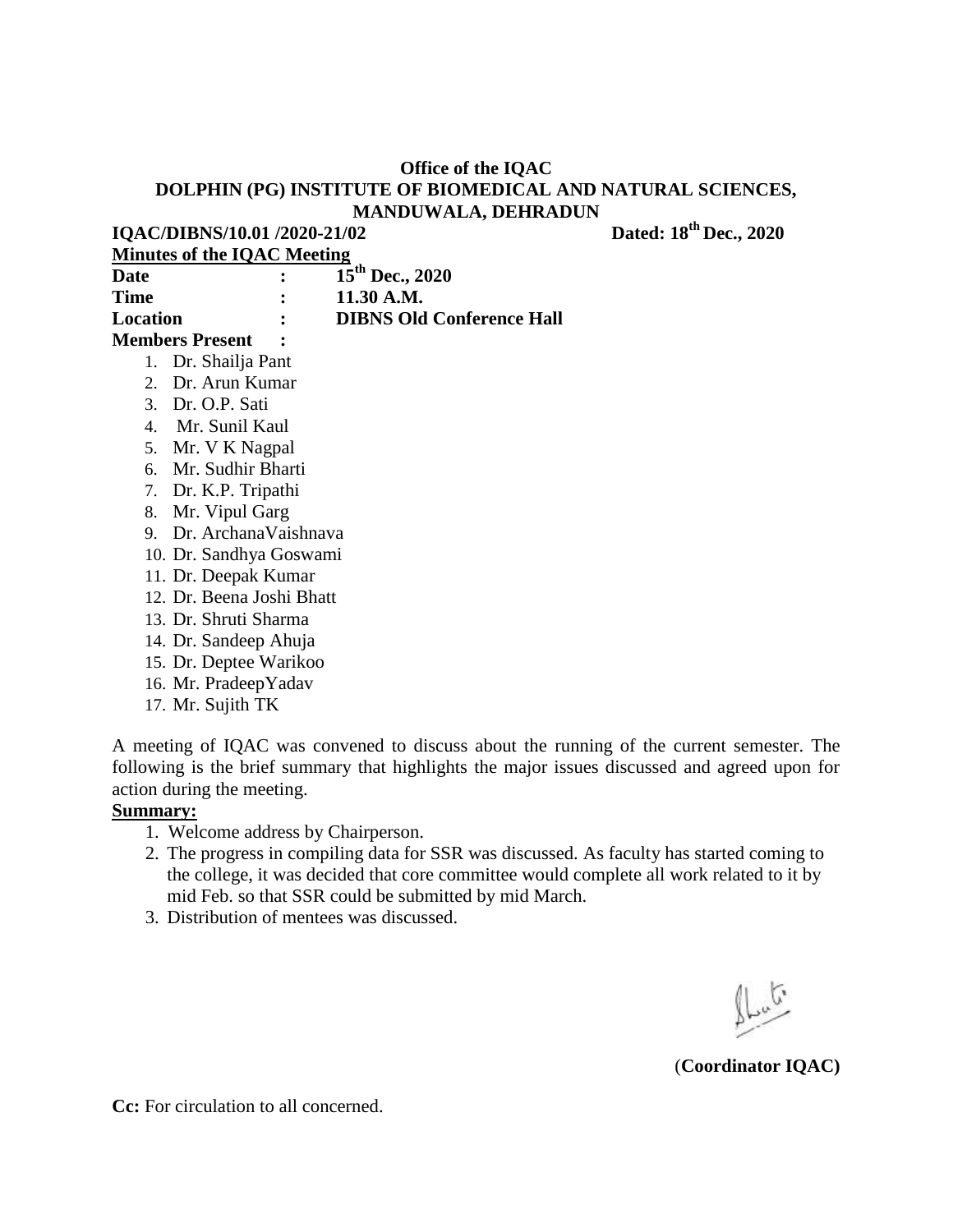| IQAC/DIBNS/10.01 /2020-21/03 |                                    |                                  | Dated: 31 <sup>st</sup> March, 2021 |  |
|------------------------------|------------------------------------|----------------------------------|-------------------------------------|--|
|                              | <b>Minutes of the IQAC Meeting</b> |                                  |                                     |  |
| <b>Date</b>                  |                                    | 31 <sup>st</sup> March 2021      |                                     |  |
| <b>Time</b>                  | $\ddot{\cdot}$                     | 3.00 P.M.                        |                                     |  |
| Location                     |                                    | <b>DIBNS Old Conference Hall</b> |                                     |  |
|                              | <b>Members attended online</b>     |                                  |                                     |  |
|                              | 1. Dr. Shailja Pant                |                                  |                                     |  |
|                              | 2. Dr. Arun Kumar                  |                                  |                                     |  |
|                              | 3. Mr. V K Nagpal                  |                                  |                                     |  |
|                              | 4. Mr. Sunil Kaul                  |                                  |                                     |  |
|                              | 5. Mr. Vipul Garg                  |                                  |                                     |  |
|                              | 6. Dr. Archana Vaishnava           |                                  |                                     |  |
|                              | 7. Mr. Sudhir Bharti               |                                  |                                     |  |
|                              | 8. Dr. Sandhya Goswami             |                                  |                                     |  |
| 9.                           | Dr. Deepak Kumar                   |                                  |                                     |  |
|                              | 10. Dr. Beena Joshi Bhatt          |                                  |                                     |  |

- 11. Dr. K.P. Tripathi
- 12. Dr. Deptee Warikoo
- 13. Dr. Shruti Sharma
- 14. Mr. Sujith T.K.

A meeting of IQAC was convened to discuss about the clarifications raised by the DVV. The following is the brief summary that highlights the major issues discussed and agreed upon for action during the meeting.

#### **Summary:**

- 1. Welcome address by the Chairperson.
- 2. The members went through the clarifications raised by the Data Verification & Validation (DVV) team regarding the data mentioned in the SSR. The issues raised by the DVV were divided among the members for compilation and a week's time was allotted for the same so that timely response could be given to NAAC.

فبمكيه

(**Coordinator IQAC)**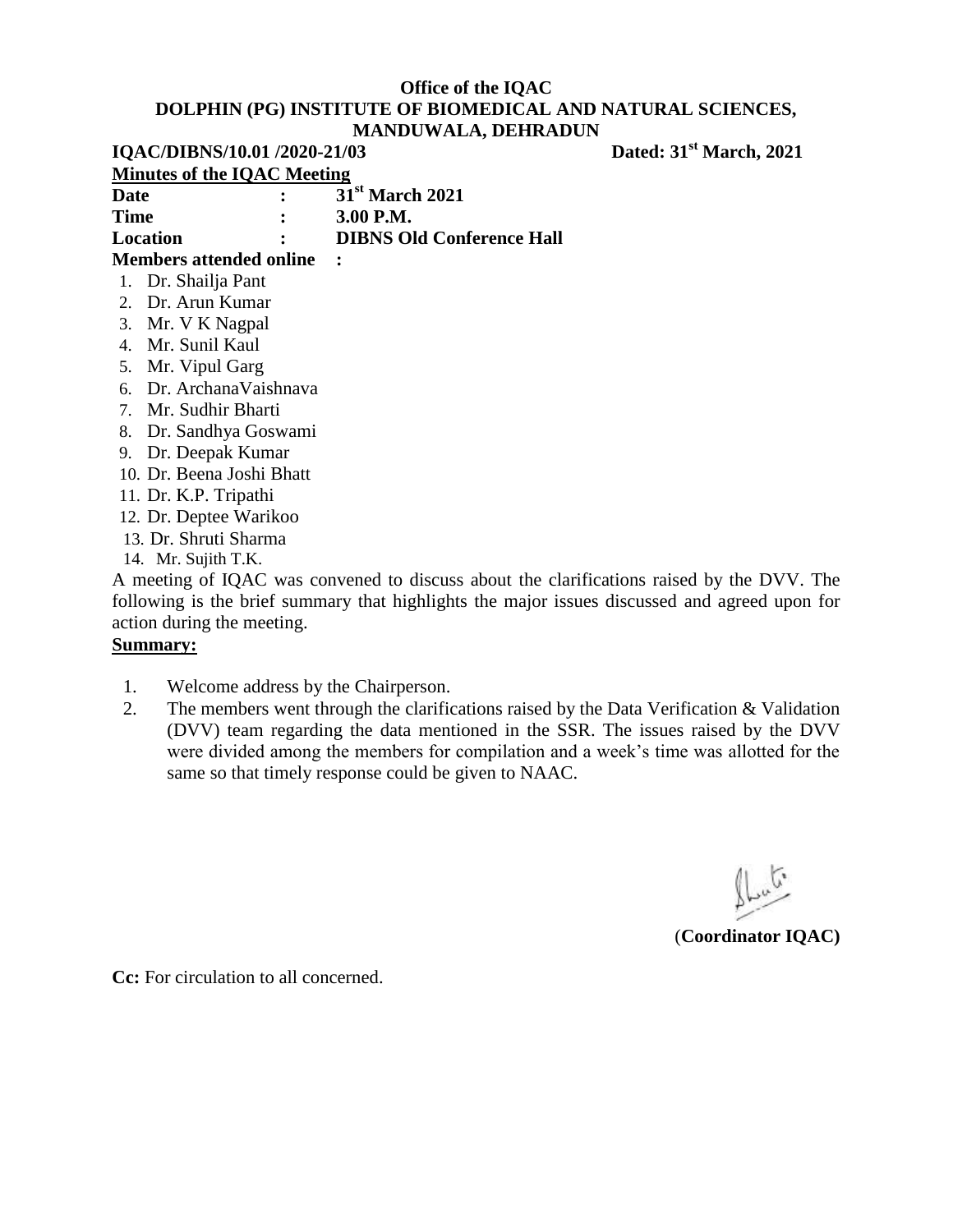|          | IQAC/DIBNS/10.01 /2020-21/04       |                                    |  |
|----------|------------------------------------|------------------------------------|--|
|          | <b>Minutes of the IQAC Meeting</b> |                                    |  |
| Date     |                                    | $2nd$ May 2021                     |  |
| Time     |                                    | 11.30 A.M.                         |  |
| Location |                                    | <b>Virtual Session through ERP</b> |  |
|          | <b>Members attended online</b>     |                                    |  |
| 1.       | Dr. Shailja Pant                   |                                    |  |
| 2.       | Dr. Arun Kumar                     |                                    |  |
| 3.       | Mr. Vipul Garg                     |                                    |  |
| 4.       | Dr. K. P. Tripathi                 |                                    |  |
| 5.       | Dr. Archana Vaishnava              |                                    |  |
| 6.       | Dr. Sandhya Goswami                |                                    |  |
| 7.       | Dr Deepak Kumar                    |                                    |  |
| 8.       | Dr Beena Joshi Bhatt               |                                    |  |
| 9.       | Dr. Deptee Warikoo                 |                                    |  |

- 10. Dr Shruti Sharma
- 11. Mr. Sujith TK

A meeting of IQAC was convened to discuss about the teaching learning process keeping in view the lockdown. The following is the brief summary that highlights the major issues discussed and agreed upon for action during the meeting.

#### **Summary:**

- 1. Welcome address by the Chairperson.
- 2. Timetables for the even semester were approved.
- 3. Feedback received from  $1<sup>st</sup>$  year students were discussed along with the corrective actions to be taken were discussed.
- 4. Presentations to be made by HODs, IQAC and Principal during Peer team visit were discussed.
- 5. It was also decided to hold a webinar to make the faculty and admin staff aware of the protocol to be followed during peer team visit.

 $\mathbb{R}$ 

(**Coordinator IQAC)**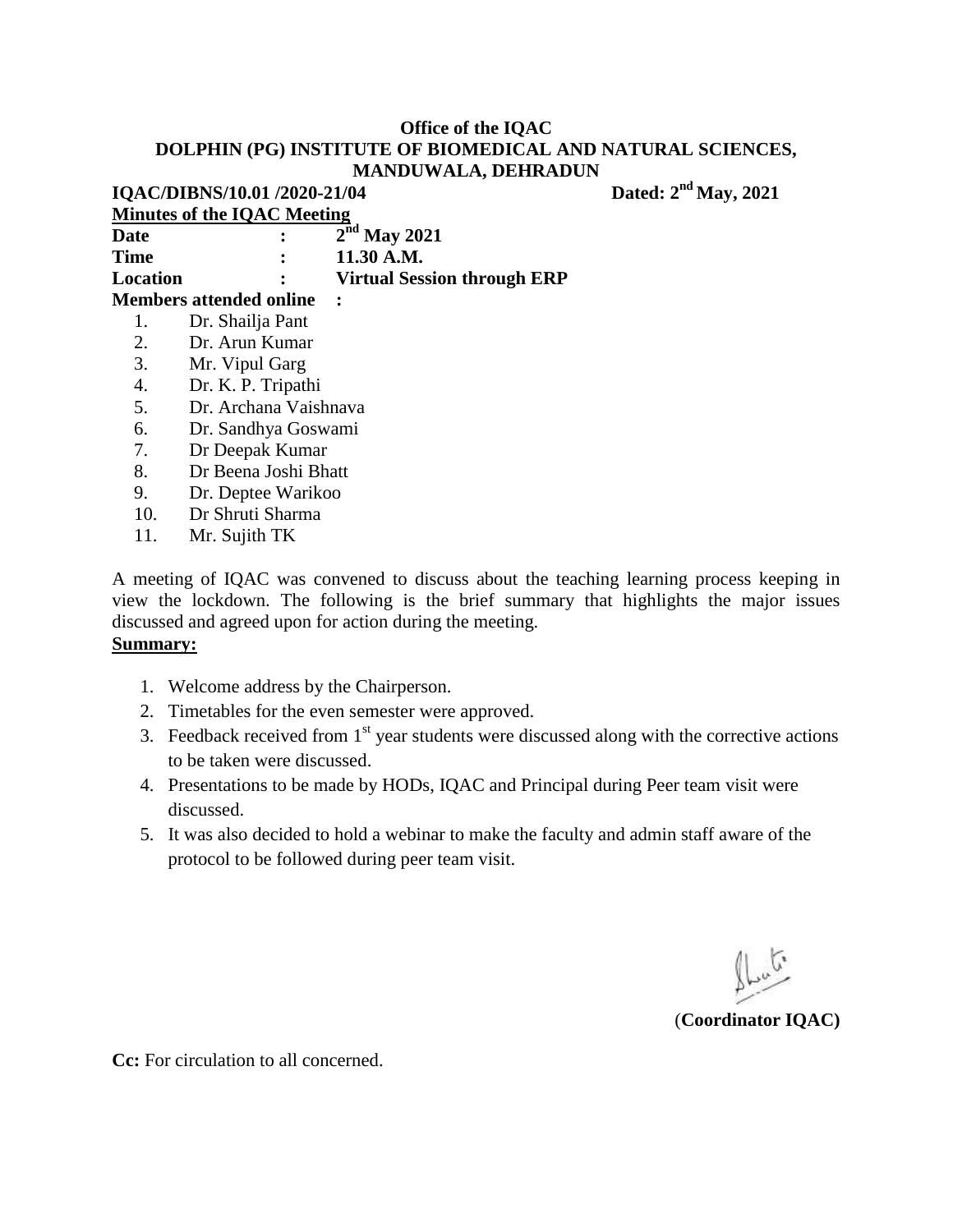#### **Office of the IQAC DOLPHIN (PG) INSTITUTE OF BIOMEDICAL AND NATURAL SCIENCES, MANDUWALA, DEHRADUN IQAC/DIBNS/10.01 /2020-21/01** Dated:  $23^{\text{rd}}$  July, 2020

ATR of the decisions taken in the IQAC meeting held on  $16<sup>th</sup>$  July 2020

| S. No. | <b>Point Raised</b>          | <b>Action Taken</b>            |
|--------|------------------------------|--------------------------------|
| 1.     | Review of Academic           | Academic<br>Calendar<br>and    |
|        | Calendar and timetables for  | timetables were approved.      |
|        | upcoming academic<br>the     |                                |
|        | session                      |                                |
|        |                              |                                |
| 2.     | with<br>Continuing<br>online | IT Cell was informed to try to |
|        | teaching                     | keep online teaching<br>and    |
|        |                              | related issues hassle free.    |
| 3.     | SSR compilation              | The members were motivated     |
|        |                              | to keep compiling as much as   |
|        |                              | they can, keeping in view the  |
|        |                              | lockdown situation.            |

 $\mathbb{L}^{\alpha}$ 

(**Coordinator IQAC)**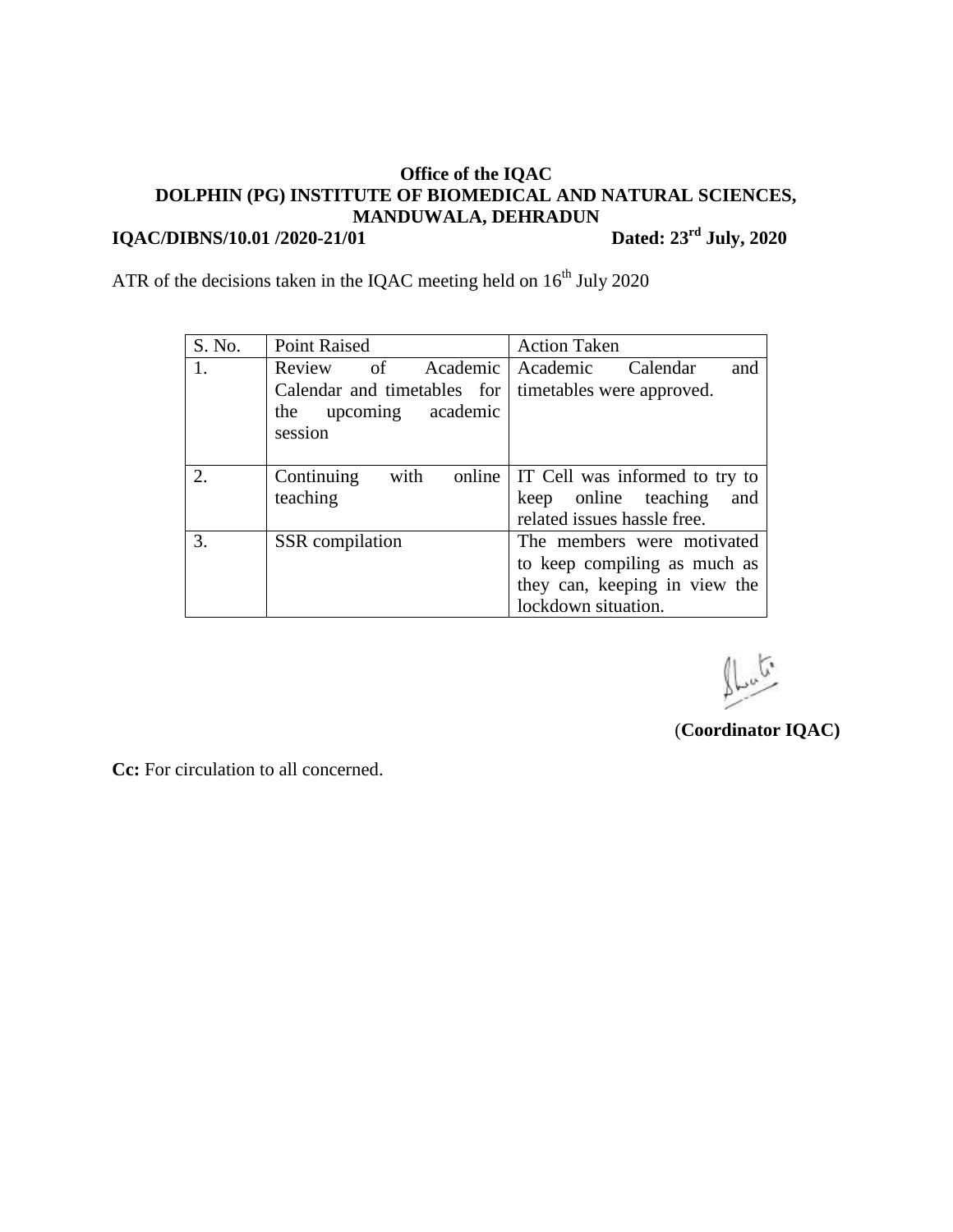**IQAC/DIBNS/10.01 /2020-21/02** Dated: 21<sup>st</sup> Dec., 2020

ATR of the decisions taken in the IQAC meeting held on  $15<sup>th</sup>$  Dec. 2020

| S. No. | <b>Point Raised</b>         | <b>Action Taken</b>               |
|--------|-----------------------------|-----------------------------------|
| 1.     | Review of the feedback from | The corrective action was         |
|        | the students.               | conveyed to the concerned         |
|        |                             | faculty by the Principal.         |
| 2.     | <b>Review of Timetables</b> | The timetables were approved.     |
|        |                             |                                   |
| 3.     | Distribution of mentees     | The newly admitted students       |
|        |                             | would be allotted to the faculty, |
|        |                             | the mentees from the previous     |
|        |                             | session would continue with the   |
|        |                             | same mentor.                      |
| 4.     | <b>SSR</b> Compilation      | The members were asked to         |
|        |                             | compile the data as per the       |
|        |                             | format and submit the same by     |
|        |                             | mid Feb. 2021.                    |

 $\mathbb{L}^{\mathfrak{c}}$ 

(**Coordinator IQAC)**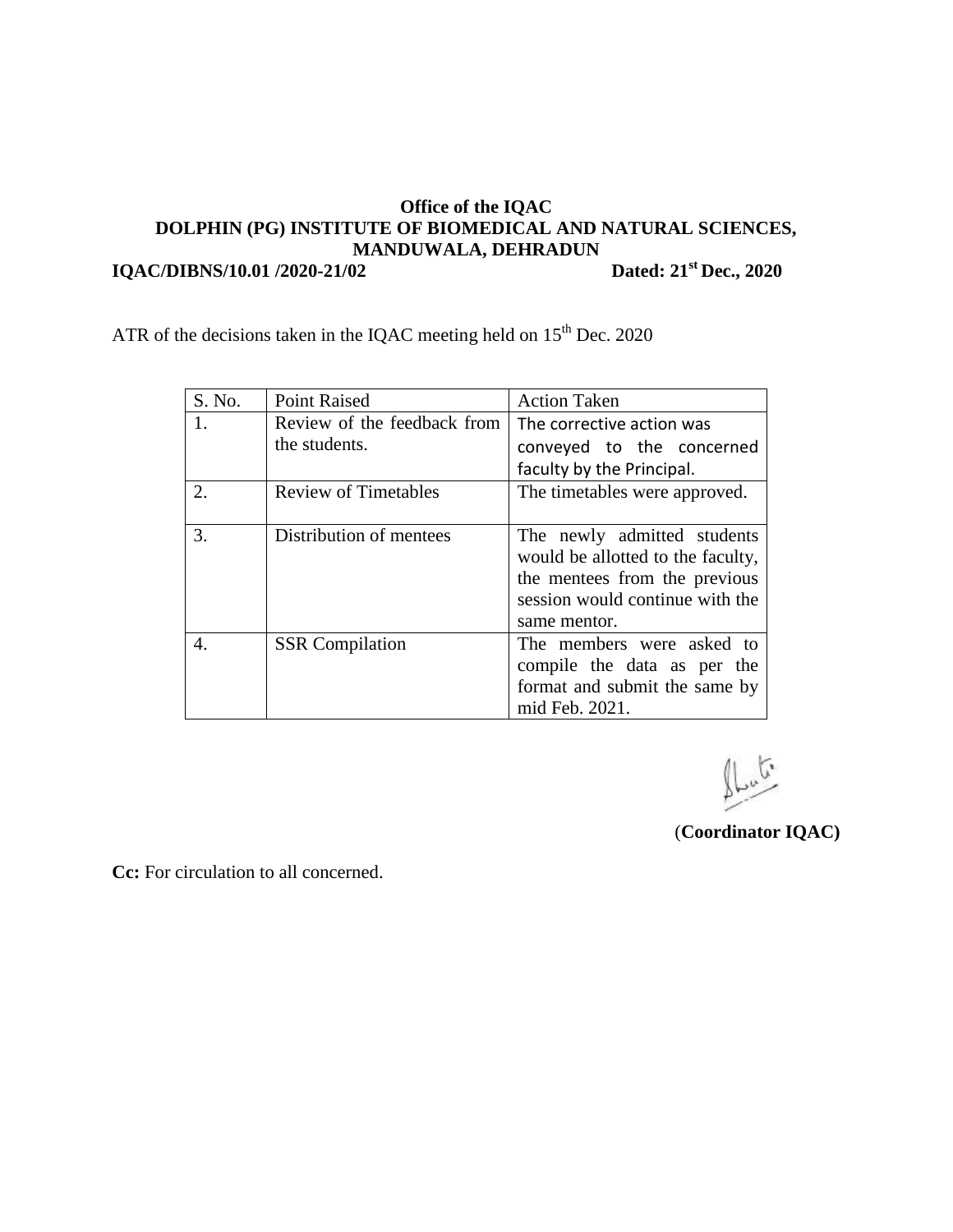**IQAC/DIBNS/10.01 /2020-21/03** 

Dated:  $1<sup>st</sup>$  April, 2021

ATR of the decisions taken in the IQAC meeting held on 31<sup>st</sup> March, 2021

| S. No. | Point Raised              | <b>Action Taken</b>             |
|--------|---------------------------|---------------------------------|
|        | <b>DVV</b> Clarifications | The members were asked to       |
|        |                           | compile data as per requirement |
|        |                           | and submit the same in a        |
|        |                           | week's time.                    |

 $\mathbb{L}^{\sigma}$ 

(**Coordinator IQAC)**